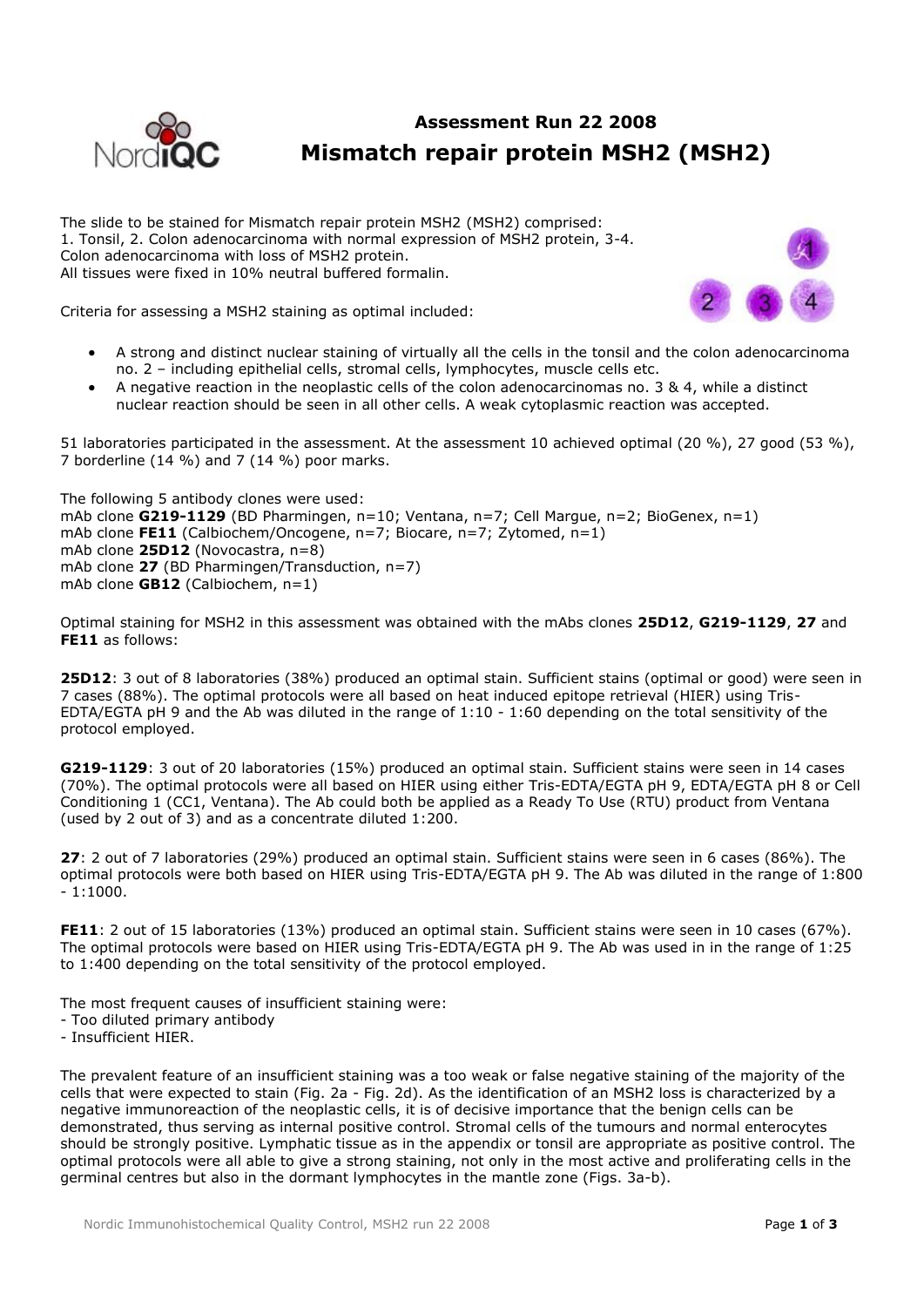In concordance with the previous assessment of MSH2, run 13 2005, the mAb clones FE11, 27 and 25D12 could all be used to obtain an optimal staining. However, it was observed that the latter and the mAb clone G219-1129 also gave a weak to moderate cytoplasmic reaction and labelled a reduced proportion of cells expected to stain for MSH2. The overall pass rate and proportion of sufficient stains was 73% (compared to 43% in previous run). Many factors may contribute to the improvement and it can be difficult to find specific explanations for the improvement as many laboratories have changed their entire system and the number of participants almost doubled.

# **Conclusion**

The mAbs clones **25D12**, **G219-1129**, **27\*** and **FE11** are all useful for the demonstration of MSH2. All clones require efficient HIER (preferable in an alkaline buffer. The concentration of the primary Ab and the immunohistochemical protocol should be carefully calibrated, so all the lymphocytes in the tonsil show a distinct nuclear reaction.

\* withdrawn from the market 2007.



#### Fig. 1a

Optimal staining for MSH2 using the mAb clone FE11 of the tonsil. A strong nuclear staining is seen in all the lymphocytes. The reaction is strongest in the germinal centre cells, but the resting cells in the mantle zones are also demonstrated.



#### Fig. 1b

Insufficient staining for MSH2 using the mAb clone FE11 of the tonsil. A weak to moderate nuclear staining is seen in the germinal centre, while only a few lymphocytes in the mantle zone are positive. Also compare with Fig 2b and 3b – same protocol.



## Fig. 2a

Optimal staining for MSH2 of the colon adenocarcinoma no 3 with loss of MSH2 protein. A strong nuclear staining is seen the 1b. Only a faint nuclear staining is seen in the normal normal enterocytes and the intraepithelial T-cells, while the nuclei of the neoplastic cells are negative. Same protocol as in Fig. 1a.



Fig. 2b

Insufficient staining for MSH2 using same protocol as in Fig. enterocytes and most stromal cells are totally negative, which complicates the interpretation of a loss of the MSH2 protein in the tumour.